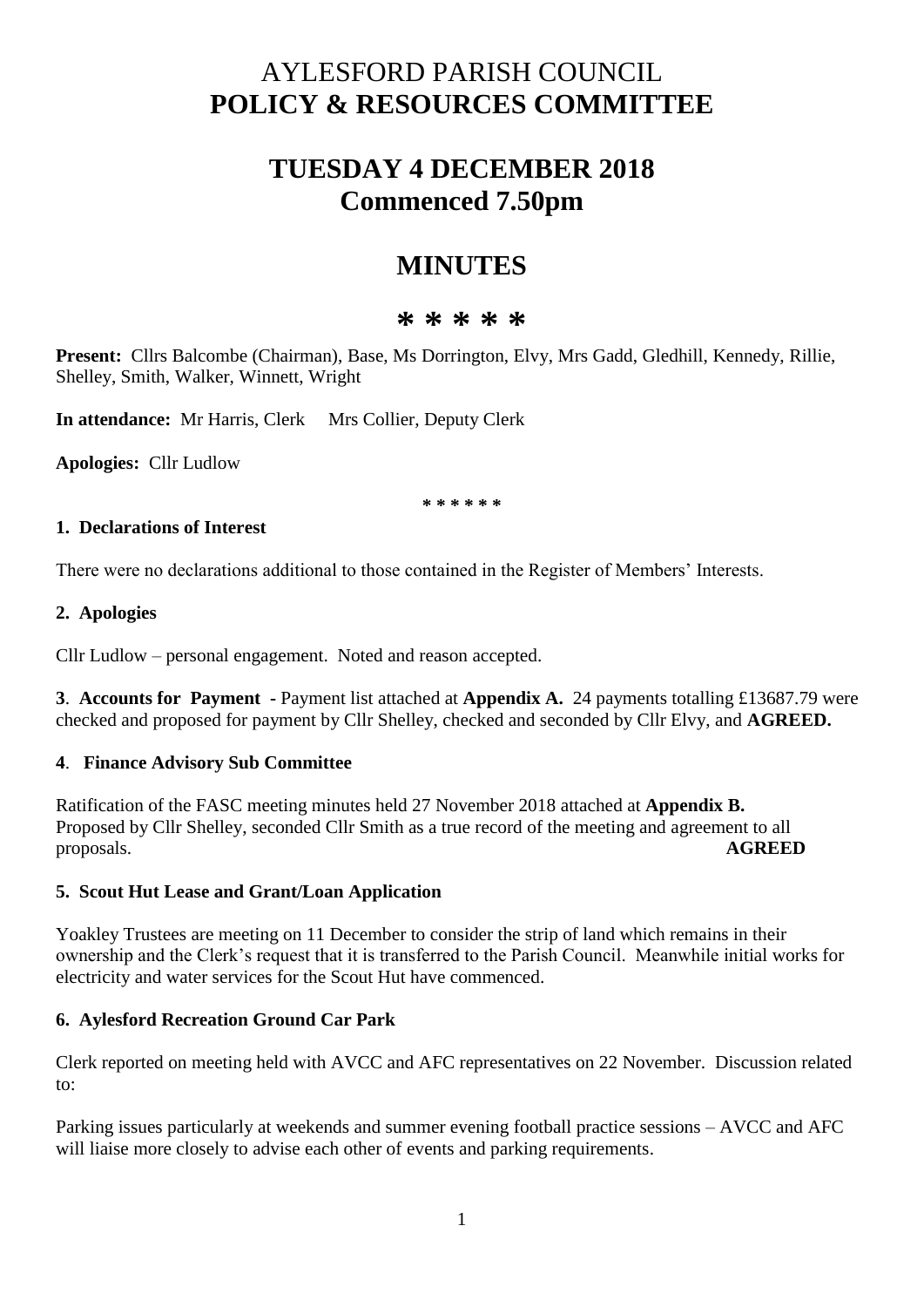Height barrier issues for vehicles attending the AVCC on Wednesday and Thursday evenings – AVCC will research how many vehicles are affected and advise the Clerk.

Main gate key – Key to be provided to AFC for access when AVCC is not open. **Clerk**

Rear access and rear car park condition – Clerk will look at whether any remedial works can be carried out and obtain quotations if appropriate. **Clerk**

Parish Council CCTV for the office to be extended to cover the car park – Both AVCC and AFC were in support of this. AVCC indicated they would be happy for a camera covering the car park to be installed on their building. AVCC are also considering CCTV and may be interested in a joint project with APC. AVCC and the Clerk to discuss further (see 7.2 below). **Clerk**

Regular future meetings – APC/AVCC/AFC to hold a joint meeting every three months. Next meeting to be held in March 2019. Clerk to arrange. **Clerk**

## **7. CCTV Specifications and Quotes**

7.1 - Tunbury Hall and Car Park. 2 Quotations received – Q Tec - £2290; LJE - £2540. Cllr Shelley stated that he will be recommending acceptance of the Q Tech specification and quotation to the TH Committee at their meeting later this week.

Subject to this acceptance, Members considering the funding this scheme at 50% or 100%. Following a vote of 7 for 50% and 6 for 100%, 50% was **agreed.** The Clerk reminded Members that TH were able to apply to the Parish Council for additional funding towards this project from their 2019/20 hall grant scheme if they so wished.

7.2 - Parish Office and Car Park . 3 quotations received to update the existing system and to include 2 additional cameras to cover the side garage door and car park – Q Tec - £2270; LJE - £2449; Security Systems Maintenance - £2849. It was proposed by Cllr Balcombe, seconded Cllr Smith that the Q Tec quotation and specification be accepted – **Agreed.**

With the interest of AVCC in CCTV coverage for their building, the Clerk will liaise with AVCC regarding a joint project for all parties mutual benefit. **Clerk**

## **8. Law and Order 9. Rugby Club/Netball League 10. Flood Defences**

No report to this meeting on 8. 9. and 10.

## **11. Council Vacancies**

3 Aylesford South 1 Blue Bell Hill

## **12. KALC Meeting**

Annual meeting held on 17 November. No APC attendance.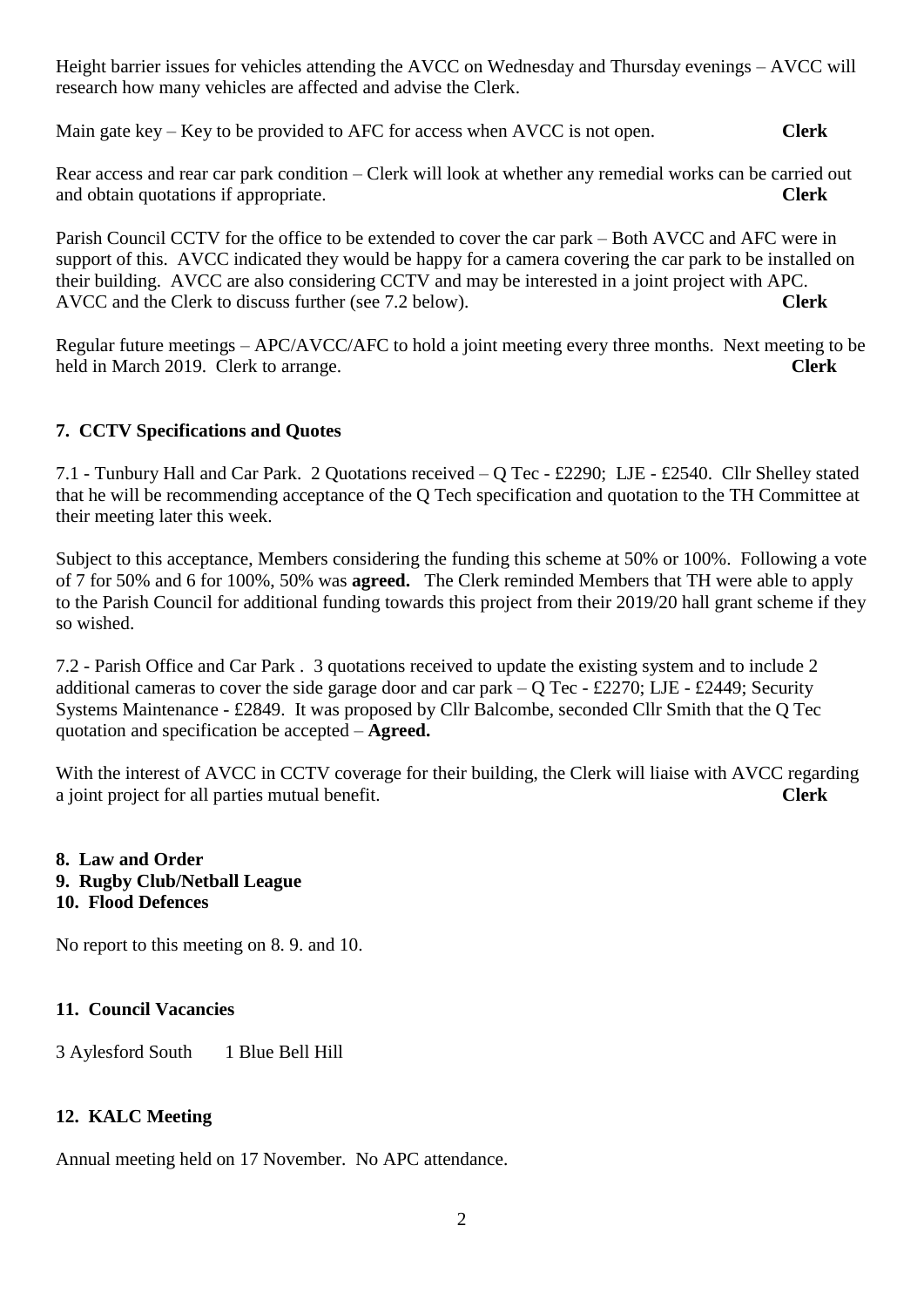## **13. TMBC/ Parish Partnership Panel Meeting**

Meeting held 15 November 2018. Cllr Shelley attended. Report given to the meeting and attached at **Appendix C** to the bound copy of these minutes.

## **14. SLCC Membership**

The Clerk reported on usefulness of this membership for advice and legal information and requested continued membership and payment of the £313 annual subscription. **AGREED Clerk**

## **15. Community Warden – Office Space**

Awaiting further information from Community Warden Debbie Foreman on requirements and arrangements made between other CWs and their Parish Councils.

## **16. Victoria Road, Walderslade Noticeboard**

Local members asked at the last meeting to report if they wished to see this board replaced. It was removed 18 months ago due to poor condition and at the time not replaced due to other boards in the near vicinity. It was agreed that the Clerk should carry out a review of siting and condition of all noticeboards in the Parish and bring a report to the next P&R meeting for members to consider whether any additional or replacement boards were required. **Clerk**

#### **17. Any Other Business/Correspondence**

**17.1 – Staffing Committee Report held on 4 December 2018 –** Attached as a Confidential Report at **Appendix D** to the bound copy of these minutes.

Janet Collier – Retirement

That Janet Collier's request for retirement on the basis detailed in the report to the Staffing Committee held on 4 December be approved. **AGREED**

#### Impact of Janet Collier Retirement on Office Structure

That the proposed changes to the Office structure as detailed in the report to the Staffing Committee held on 4 December be approved and that Melanie Randall be appointed as the Assistant Clerk and Finance Officer to take effect from 1 April 2019. **AGREED**

Staff Salaries 2019/20

That, subject to confirmation of the nationally agreed pay award, the salaries for 2019/20 should be set as follows:-

Clerk - £38813 (£37768 with annual leave adjustment) Assistant Clerk and Finance Officer - £23602 Maintenance Supervisor - £26470 Environmental & Grounds Maintenance Operative - £19387 **AGREED**